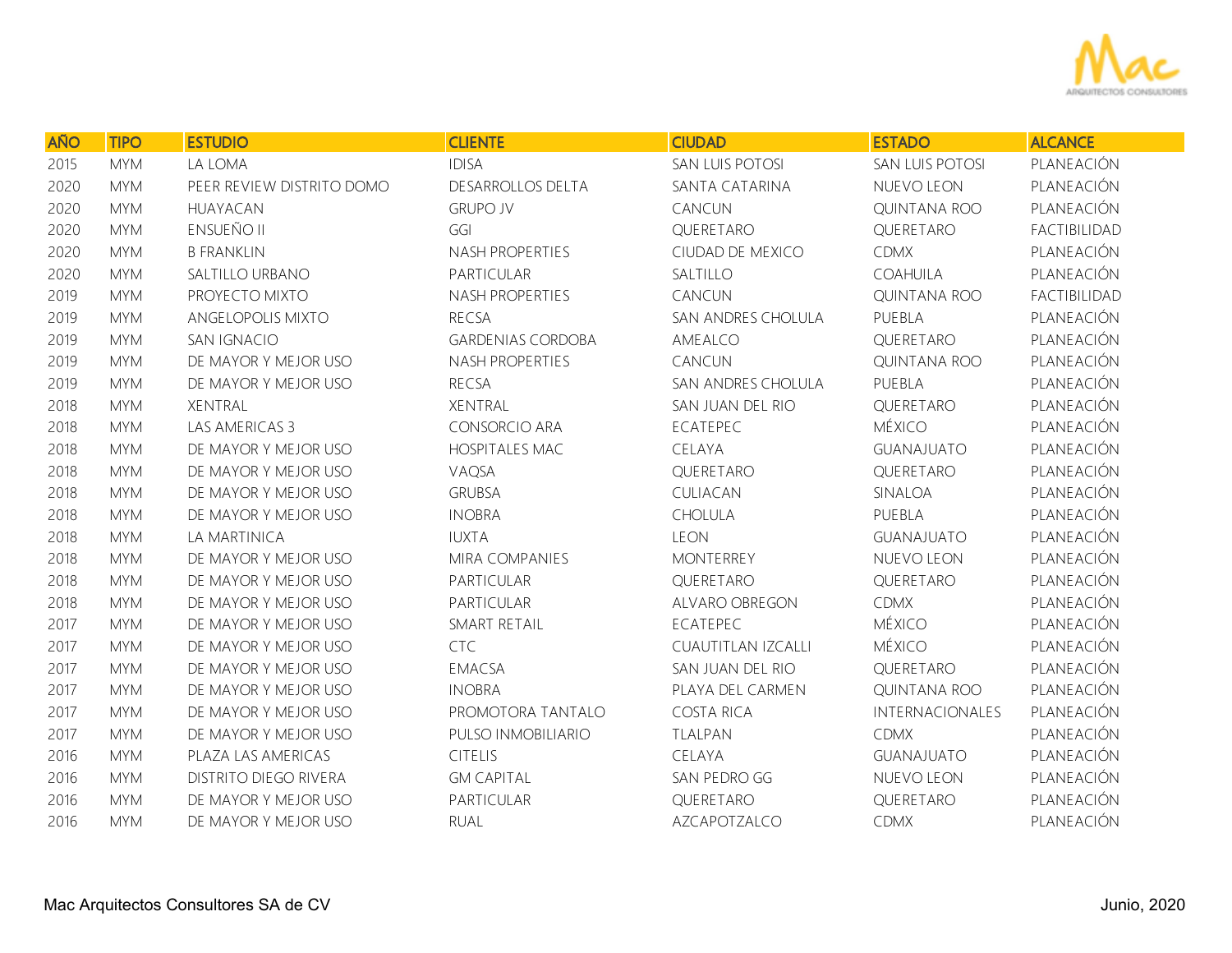

| <b>AÑO</b> | <b>TIPO</b> | <b>ESTUDIO</b>         | <b>CLIENTE</b>        | <b>CIUDAD</b>        | <b>ESTADO</b>          | <b>ALCANCE</b> |
|------------|-------------|------------------------|-----------------------|----------------------|------------------------|----------------|
| 2016       | <b>MYM</b>  | DE MAYOR Y MEJOR USO   | <b>INVEX</b>          | ENSENADA             | <b>BAJA CALIFORNIA</b> | PLANEACIÓN     |
| 2015       | <b>MYM</b>  | DESIERTO DE LOS LEONES | PROASA                | ALVARO OBREGON       | <b>CDMX</b>            | PLANEACIÓN     |
| 2015       | <b>MYM</b>  | 3 PREDIOS              | RETAIL EXPERIENCE     | TULA                 | <b>HIDALGO</b>         | PLANEACIÓN     |
| 2015       | <b>MYM</b>  | <b>INSURGENTES</b>     | AR+K ARQUITECTOS      | <b>BENITO JUAREZ</b> | <b>CDMX</b>            | PLANEACIÓN     |
| 2015       | <b>MYM</b>  | CENTENARIO             | AR+K ARQUITECTOS      | ALVARO OBREGON       | <b>CDMX</b>            | PLANEACIÓN     |
| 2015       | <b>MYM</b>  | <b>REFORMA</b>         | AR+K ARQUITECTOS      | MIGUEL HIDALGO       | <b>CDMX</b>            | PLANEACIÓN     |
| 2015       | <b>MYM</b>  | DE MAYOR Y MEJOR USO   | <b>INOBRA</b>         | <b>LEON</b>          | <b>GUANAJUATO</b>      | PLANEACIÓN     |
| 2015       | <b>MYM</b>  | PASEO TABASCO          | PARTICULAR            | VILLAHERMOSA         | <b>TABASCO</b>         | PLANEACIÓN     |
| 2015       | <b>MYM</b>  | DE MAYOR Y MEJOR USO   | <b>PROFUSA</b>        | VERACRUZ             | VERACRUZ               | PLANEACIÓN     |
| 2014       | <b>MYM</b>  | DE MAYOR Y MEJOR USO   | <b>GOB MUNICIPAL</b>  | SALAMANCA            | <b>GUANAJUATO</b>      | PLANEACIÓN     |
| 2014       | <b>MYM</b>  | DE MAYOR Y MEJOR USO   | SAIGSA                | TEOLOYUCAN           | <b>MÉXICO</b>          | PLANEACIÓN     |
| 2014       | <b>MYM</b>  | DE MAYOR Y MEJOR USO   | ARQUITECTOMA          | METEPEC              | MÉXICO                 | PLANEACIÓN     |
| 2014       | <b>MYM</b>  | EL CERRITO             | ARQUITECTOMA          | NAUCALPAN            | <b>MÉXICO</b>          | PLANEACIÓN     |
| 2014       | <b>MYM</b>  | PLAN MAESTRO           | FAM TORRES LANDA      | <b>JURIQUILLA</b>    | QUERETARO              | PLANEACIÓN     |
| 2014       | <b>MYM</b>  | ARCOS GUADALAJARA      | <b>GICSA</b>          | GUADALAJARA          | <b>JALISCO</b>         | PLANEACIÓN     |
| 2014       | <b>MYM</b>  | DE MAYOR Y MEJOR USO   | <b>GRUPO FRONDOSO</b> | ATIZAPAN             | <b>MÉXICO</b>          | PLANEACIÓN     |
| 2014       | <b>MYM</b>  | <b>CENTRAL PARK</b>    | NEMESIS CAPITAL       | QUERETARO            | QUERETARO              | PLANEACIÓN     |
| 2014       | <b>MYM</b>  | DE MAYOR Y MEJOR USO   | PARTICULAR            | PUEBLA               | PUEBLA                 | PLANEACIÓN     |
| 2014       | <b>MYM</b>  | DE MAYOR Y MEJOR USO   | PARTICULAR            | ATIZAPAN             | <b>MÉXICO</b>          | PLANEACIÓN     |
| 2014       | <b>MYM</b>  | DE MAYOR Y MEJOR USO   | PARTICULAR            | QUERETARO            | QUERETARO              | PLANEACIÓN     |
| 2014       | <b>MYM</b>  | PLAN MAESTRO           | <b>PROFUSA</b>        | EL MARQUÉS           | QUERETARO              | PLANEACIÓN     |
| 2014       | <b>MYM</b>  | ZONA ESMERALDA         | <b>PROFUSA</b>        | ATIZAPÁN             | <b>MÉXICO</b>          | PLANEACIÓN     |
| 2014       | <b>MYM</b>  | DE MAYOR Y MEJOR USO   | PROM Y CONS PALMAS    | CUERNAVACA           | <b>MORELOS</b>         | PLANEACIÓN     |
| 2014       | <b>MYM</b>  | <b>AIDARA</b>          | TERRANUM              | LOMAS VERDES         | <b>MÉXICO</b>          | PLANEACIÓN     |
| 2013       | <b>MYM</b>  | <b>TAME</b>            | <b>GRUPO ADO</b>      | <b>MERIDA</b>        | YUCATAN                | PLANEACIÓN     |
| 2013       | <b>MYM</b>  | DE MAYOR Y MEJOR USO   | <b>GRUPO ADO</b>      | CUAUHTEMOC           | <b>CDMX</b>            | PLANEACIÓN     |
| 2013       | <b>MYM</b>  | PLAZA EL MOLINO        | <b>BAHA</b>           | <b>TOLUCA</b>        | <b>MÉXICO</b>          | PLANEACIÓN     |
| 2013       | <b>MYM</b>  | ARCOS LOMAS            | <b>GICSA</b>          | MIGUEL HIDALGO       | <b>CDMX</b>            | PLANEACIÓN     |
| 2013       | <b>MYM</b>  | DE MAYOR Y MEJOR USO   | <b>GRUPO DLG</b>      | AZCAPOTZALCO         | <b>CDMX</b>            | PLANEACIÓN     |
| 2013       | <b>MYM</b>  | DE MAYOR Y MEJOR USO   | <b>ICA</b>            | TLALPAN              | <b>CDMX</b>            | PLANEACIÓN     |
| 2013       | <b>MYM</b>  | DE MAYOR Y MEJOR USO   | <b>ICA</b>            | NAUCALPAN            | <b>MÉXICO</b>          | PLANEACIÓN     |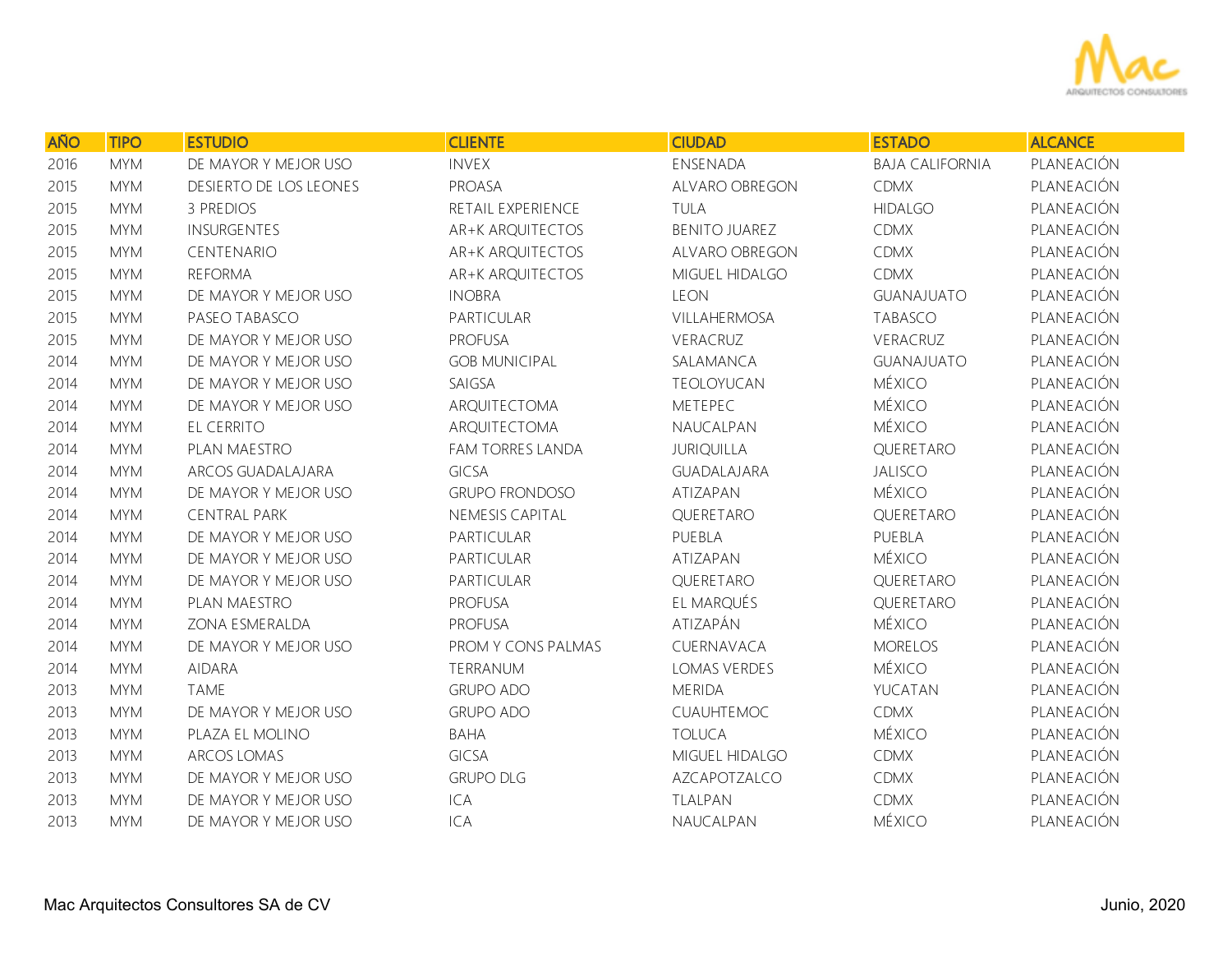

| <b>AÑO</b> | <b>TIPO</b> | <b>ESTUDIO</b>         | <b>CLIENTE</b>                    | <b>CIUDAD</b>         | <b>ESTADO</b>          | <b>ALCANCE</b> |
|------------|-------------|------------------------|-----------------------------------|-----------------------|------------------------|----------------|
| 2013       | <b>MYM</b>  | DE MAYOR Y MEJOR USO   | ICA                               | TLALNEPANTLA          | <b>MÉXICO</b>          | PLANEACIÓN     |
| 2013       | <b>MYM</b>  | DE MAYOR Y MEJOR USO   | ICA                               | MIGUEL HIDALGO        | <b>CDMX</b>            | PLANEACIÓN     |
| 2013       | <b>MYM</b>  | DE MAYOR Y MEJOR USO   | <b>INTERPUERTO</b>                | <b>MONTERREY</b>      | NUEVO LEON             | PLANEACIÓN     |
| 2013       | <b>MYM</b>  | DE MAYOR Y MEJOR USO   | LIVERPOOL                         | TLALNEPANTLA          | <b>MÉXICO</b>          | PLANEACIÓN     |
| 2013       | <b>MYM</b>  | DE MAYOR Y MEJOR USO   | PARTICULAR                        | QUERETARO             | QUERETARO              | PLANEACIÓN     |
| 2013       | <b>MYM</b>  | DE MAYOR Y MEJOR USO   | PARTICULAR                        | PUEBLA                | PUEBLA                 | PLANEACIÓN     |
| 2013       | <b>MYM</b>  | DE MAYOR Y MEJOR USO   | PARTICULAR                        | <b>VILLAHERMOSA</b>   | TABASCO                | PLANEACIÓN     |
| 2013       | <b>MYM</b>  | DE MAYOR Y MEJOR USO   | PARTICULAR                        | <b>VILLAHERMOSA</b>   | TABASCO                | PLANEACIÓN     |
| 2013       | <b>MYM</b>  | DE MAYOR Y MEJOR USO   | SORIANA                           | <b>MONTERREY</b>      | NUEVO LEON             | PLANEACIÓN     |
| 2012       | <b>MYM</b>  | FERRERIA               | <b>FUDI CARNICOS</b>              | AZCAPOTZALCO          | <b>CDMX</b>            | PLANEACIÓN     |
| 2012       | <b>MYM</b>  | DE MAYOR Y MEJOR USO   | <b>ZERSOR</b>                     | TLALPAN               | <b>CDMX</b>            | PLANEACIÓN     |
| 2012       | <b>MYM</b>  | DE MAYOR Y MEJOR USO   | PARTICULAR                        | <b>TLAHUAC</b>        | <b>CDMX</b>            | PLANEACIÓN     |
| 2012       | <b>MYM</b>  | DE MAYOR Y MEJOR USO   | RESIDENCIAL BALVANERA             | CORREGIDORA           | QUERETARO              | PLANEACIÓN     |
| 2012       | <b>MYM</b>  | DE MAYOR Y MEJOR USO   | <b>KIMCO</b>                      | <b>HERMOSILLO</b>     | SONORA                 | PLANEACIÓN     |
| 2011       | <b>MYM</b>  | DE MAYOR Y MEJOR USO   | <b>ALAMAR</b>                     | TIJUANA               | <b>BAJA CALIFORNIA</b> | PLANEACIÓN     |
| 2011       | <b>MYM</b>  | DE MAYOR Y MEJOR USO   | ARQUITECTOMA                      | CUAUHTEMOC            | <b>CDMX</b>            | PLANEACIÓN     |
| 2011       | <b>MYM</b>  | <b>CANCUN SUR</b>      | EPISA                             | CANCUN                | <b>QUINTANA ROO</b>    | PLANEACIÓN     |
| 2011       | <b>MYM</b>  | DE MAYOR Y MEJOR USO   | LIVERPOOL                         | MIGUEL HIDALGO        | <b>CDMX</b>            | PLANEACIÓN     |
| 2011       | <b>MYM</b>  | DE MAYOR Y MEJOR USO   | PARTICULAR                        | TLALPAN               | <b>CDMX</b>            | PLANEACIÓN     |
| 2011       | <b>MYM</b>  | DE MAYOR Y MEJOR USO   | PARTICULAR                        | QUERETARO             | QUERETARO              | PLANEACIÓN     |
| 2010       | <b>MYM</b>  | DE MAYOR Y MEJOR USO   | <b>UAG</b>                        | ZAPOPAN               | <b>JALISCO</b>         | PLANEACIÓN     |
| 2010       | <b>MYM</b>  | EL CERRITO             | <b>BATIS ASESORIA Y SERVICIOS</b> | NAUCALPAN             | <b>MÉXICO</b>          | PLANEACIÓN     |
| 2010       | <b>MYM</b>  | DE MAYOR Y MEJOR USO   | CORPORACIÓN NOBLE                 | TLALNEPANTLA          | <b>MÉXICO</b>          | PLANEACIÓN     |
| 2010       | <b>MYM</b>  | PLANEACIÓN ESTRATÉGICA | DESARROLLOS MEGA                  | <b>COSTA RICA</b>     | INTERNACIONALES        | PLANEACIÓN     |
| 2010       | <b>MYM</b>  | PUNTO POLANCO          | <b>GFA</b>                        | MIGUEL HIDALGO        | <b>CDMX</b>            | PLANEACIÓN     |
| 2010       | <b>MYM</b>  | DE MAYOR Y MEJOR USO   | PARTICULAR                        | PUEBLA                | PUEBLA                 | PLANEACIÓN     |
| 2010       | <b>MYM</b>  | DE MAYOR Y MEJOR USO   | PARTICULAR                        | CUERNAVACA            | <b>MORELOS</b>         | PLANEACIÓN     |
| 2009       | <b>MYM</b>  | OPNIÓN DE VALOR        | JLL                               | APODACA               | NUEVO LEON             | PLANEACIÓN     |
| 2009       | <b>MYM</b>  | DE MAYOR Y MEJOR USO   | <b>TECHNOSYM GROUP</b>            | METEPEC               | MÉXICO                 | PLANEACIÓN     |
| 2009       | <b>MYM</b>  | DE MAYOR Y MEJOR USO   | <b>TECHNOSYM GROUP</b>            | <b>ALVARO OBREGON</b> | <b>CDMX</b>            | PLANEACIÓN     |
| 2009       | <b>MYM</b>  | DE MAYOR Y MEJOR USO   | <b>CONSTRUCTORA EVEREST</b>       | <b>VILLAHERMOSA</b>   | <b>TABASCO</b>         | PLANEACIÓN     |